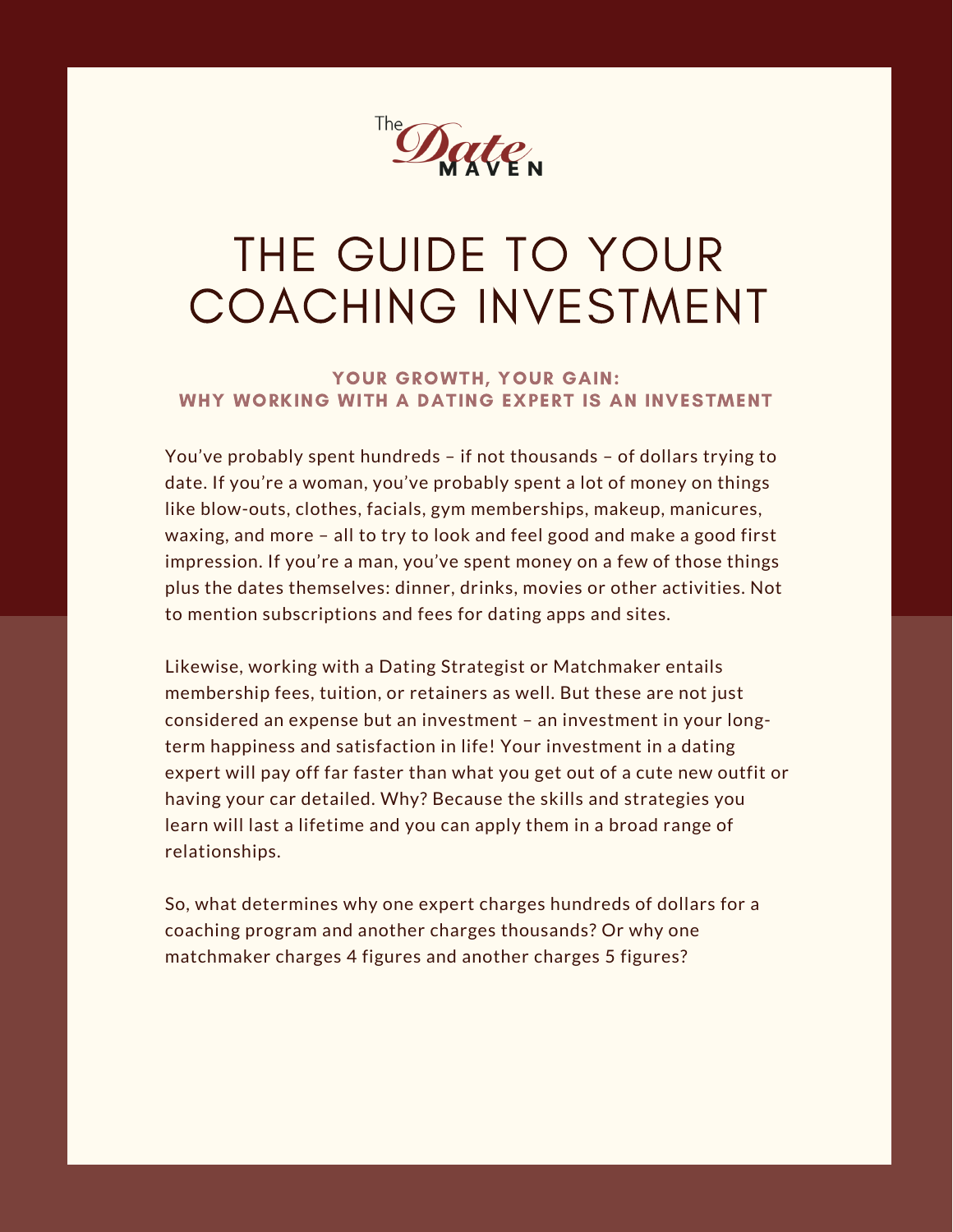This guide is designed to help you as a consumer. Here are a few things that are helpful to know whether you're shopping for a dating, health, career, or other kind of coach . . .

1. Education and Expertise. I am highly qualified in my specialty, having spent over 20 years studying gender communications, human sexuality, and the art & science of body language and attraction. I've undergone intensive training with the top matchmakers and dating coaches in the country and I continue my education by attending conferences and forging alliances throughout the dating industry.

2. Exclusivity. Privacy. Customization. I believe in quality over quantity. My service is not for the masses; it's a boutique-style service in which I give you a plan for advancing your dating goals that's customized to you, your work, and your lifestyle. Being as hands-on and in-depth as I am, I'm not able to take throngs of clients. Instead, I focus on helping 3-5 people at a time and giving them exceptional support and outstanding service. Working with fewer people means each client is special and has greater access to me.

3. Your time has value. And so does mine. The work I do is intellectual, emotional, and time-consuming. I don't get paid by the hour, but I do get paid for the VALUE I bring to each hour I spend with you and on your behalf. I have no idea what my time is worth to you, but I know exactly what it's worth to me -- and I value what I bring to the table as someone who changes love lives.

Remember, enlisting the help of a dating coach or matchmaker isn't purchasing a 5-minute fix. It's a process and a journey. And the longer we work together, the more you build you skill set and practice the new habits that will help you evolve in your social life and attract love! It's just like working with a trainer – if you only put in a little time here and there at the gym, you're not going to change your body. If you work out with frequency, intensity, and consistency, you're more likely to get the results you want.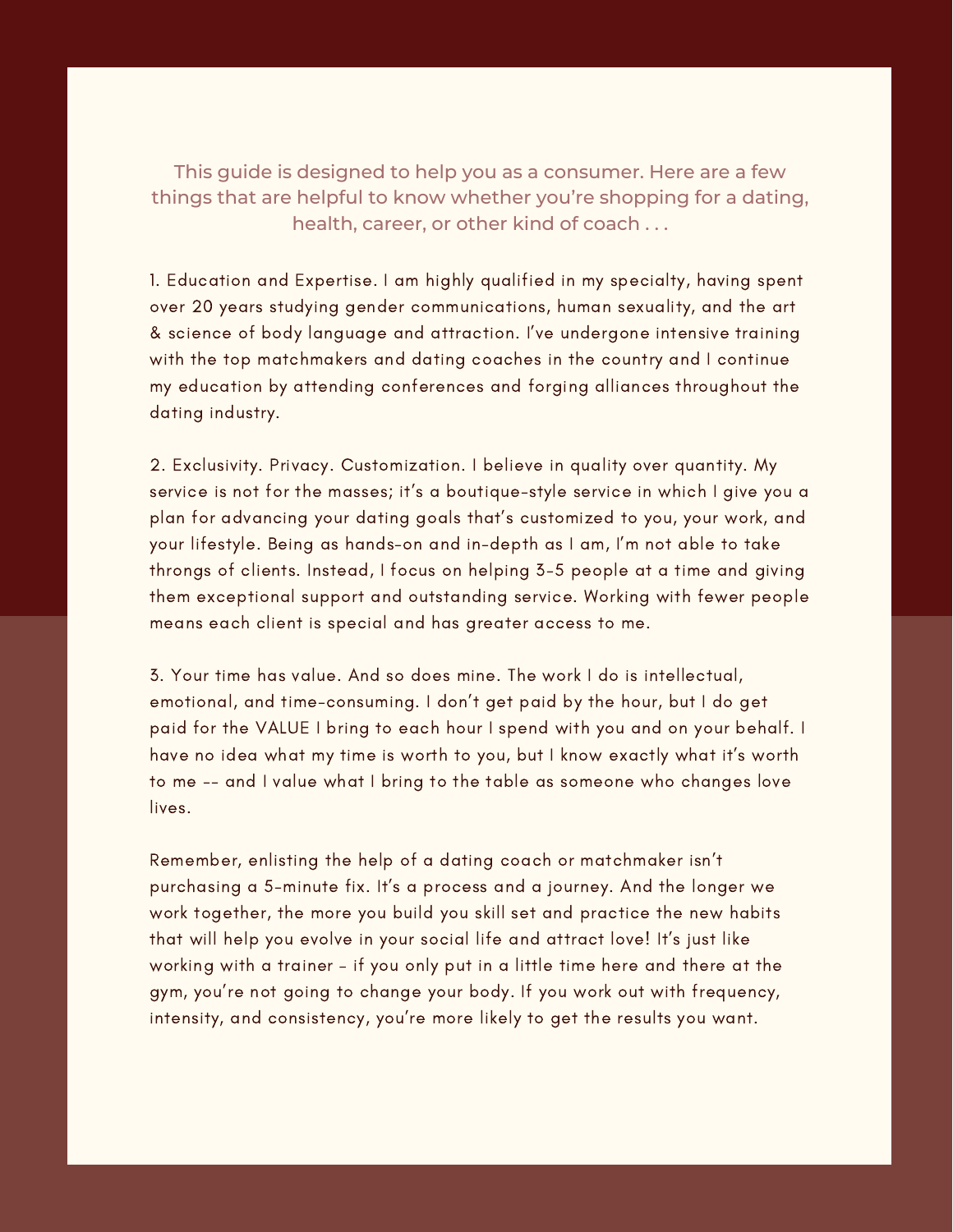4. Geography. Coaches in large cities on the east and west coasts are in markets where people are more familiar with coaching. They more readily understand the benefits of coaching and coaches are in greater demand. Many people who work with executive coaches, health & wellness coaches, and dating coaches see it as a badge of affluence to be able to retain a coach in order to help them achieve the best possible lifestyle and they're willing to pay for this privilege. As with most consumables, you can expect to pay more in highly-populated areas while fees tend to be more modest in the mid-west.

Given these factors, it's safe to estimate that most established coaches charge between \$100-300/hour and most matchmakers charge between \$5,000 - \$25,000 (more if they bill themselves as "exclusive" or "luxury" matchmakers) for a contract, depending on the length and terms.

You won't always find fees cited on their websites as some coaches (like me) bundle their hours into packages to create greater economy and offer discounts or bonuses for return clients. Of course, if you are considering hiring a dating expert or matchmaker, you should take the time to get to know their approach first and, once you know you like them, then inquire about their fees.

I invite you to visit my website, www.thedatemaven.com and look over the Menu of Services. If you see a program that speaks to you, I'll be glad to discuss the benefits of the program and my fees with you.

XO,

#### **SUZANNA MATHEWS**

*The Date Maven* The Midwest's Premier Dating Strategist & Matchmaker